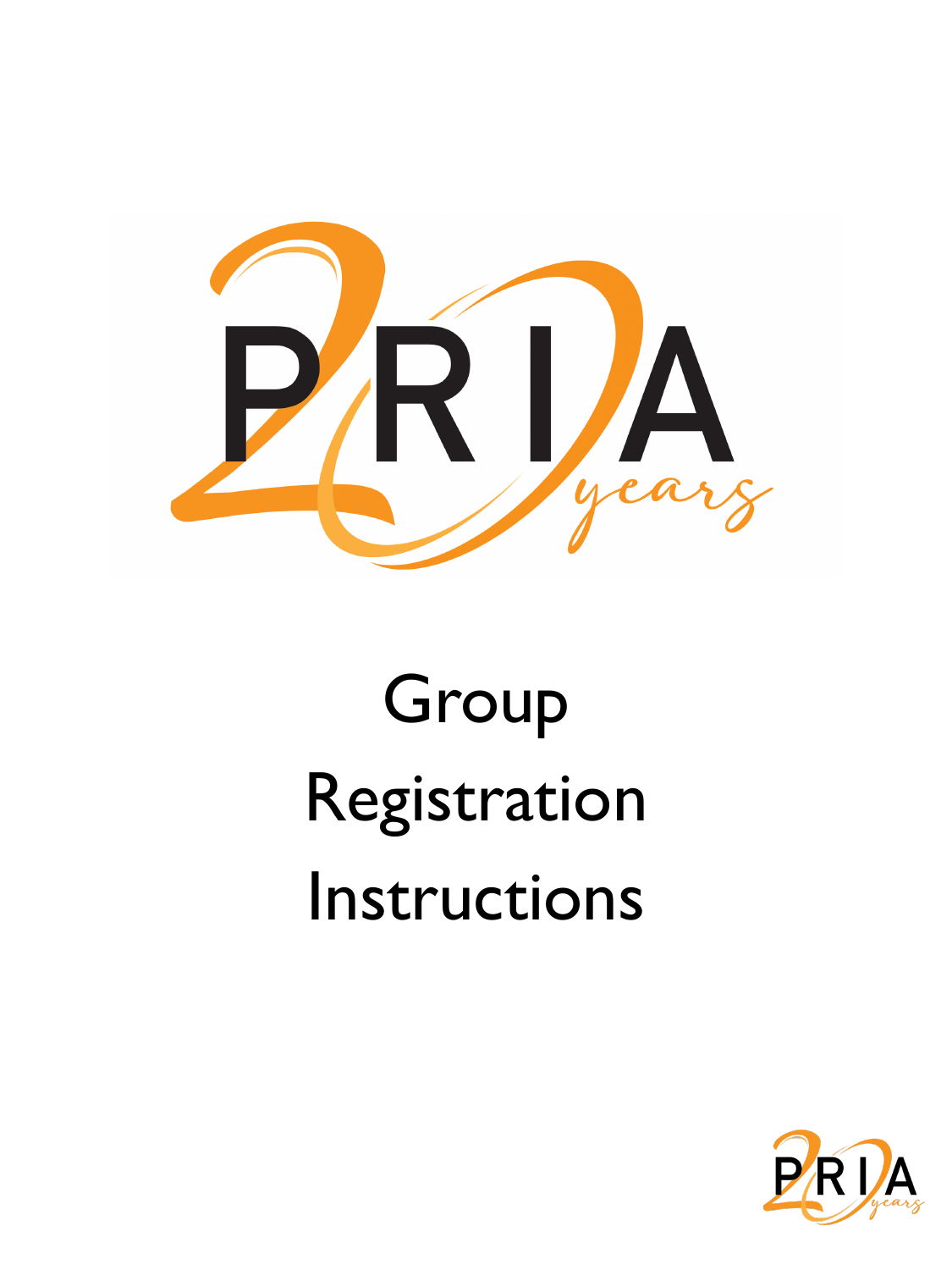

#### Submit ONE registration form PER PERSON attending from your organization.

This meeting will be governed by the PRIA Intellectual Property Rights Policy and the PRIA Antitrust Policy. These policies can be found in the PRIA Operating Rules posted at www.pria.us. By participating, you are agreeing to abide by these Policies.

If you are a PRIA Member or have attended a previous conference or webinar as a non-member, you have been assigned a user ID and password. If you are unsure of your login credentials or are trying to register someone from your office and you do not have their account information, please email info@pria.us and a member of the PRIA staff will assist you.

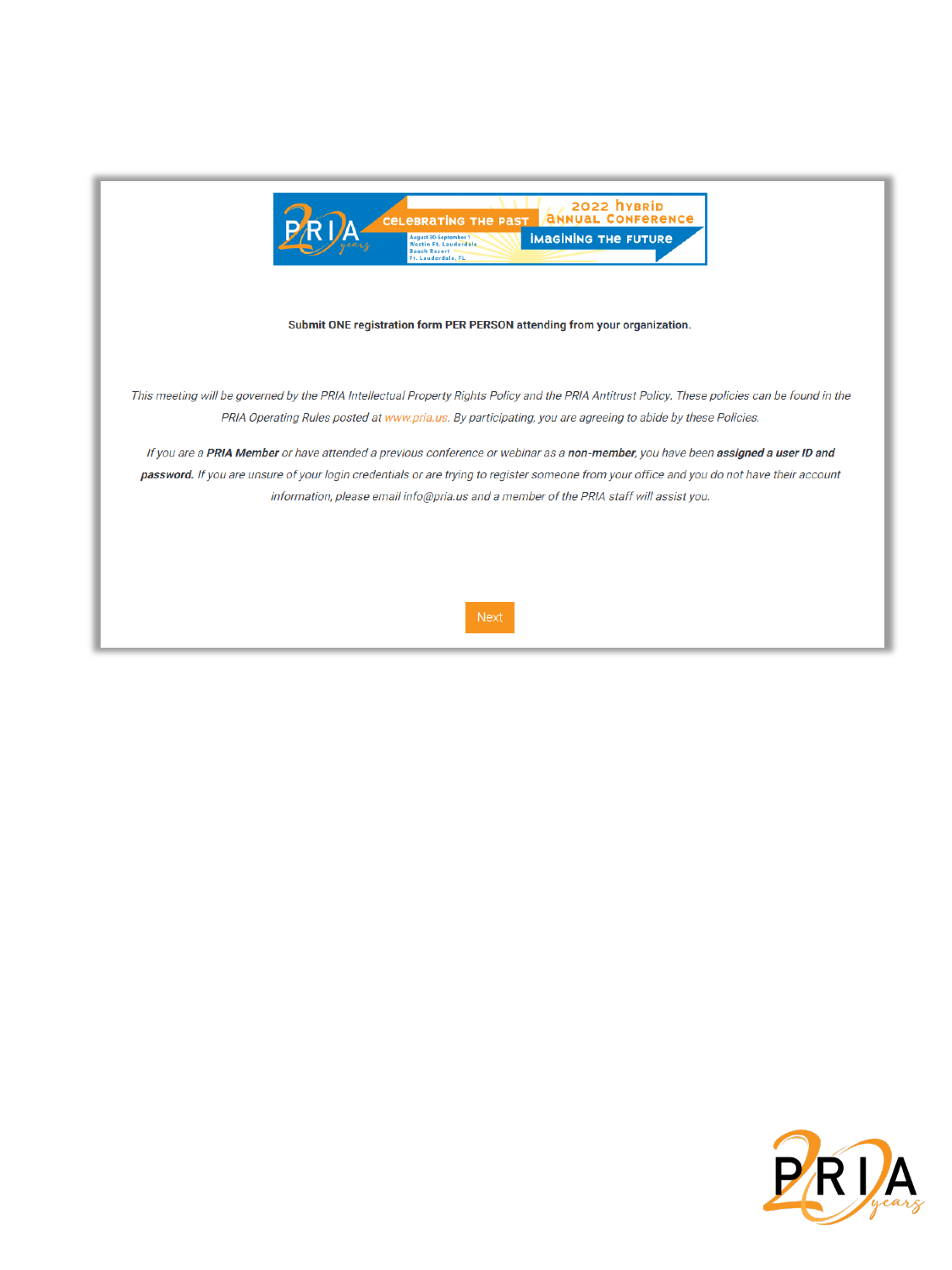# Login to an existing account or click "a new customer" to create an account to place an order.

| Please create an account to place an order |                |                       |  |
|--------------------------------------------|----------------|-----------------------|--|
| an existing customer                       | a new customer |                       |  |
| Username *<br>mallory                      |                |                       |  |
| Password *<br>                             |                |                       |  |
|                                            | Log In         | <b>Reset Password</b> |  |

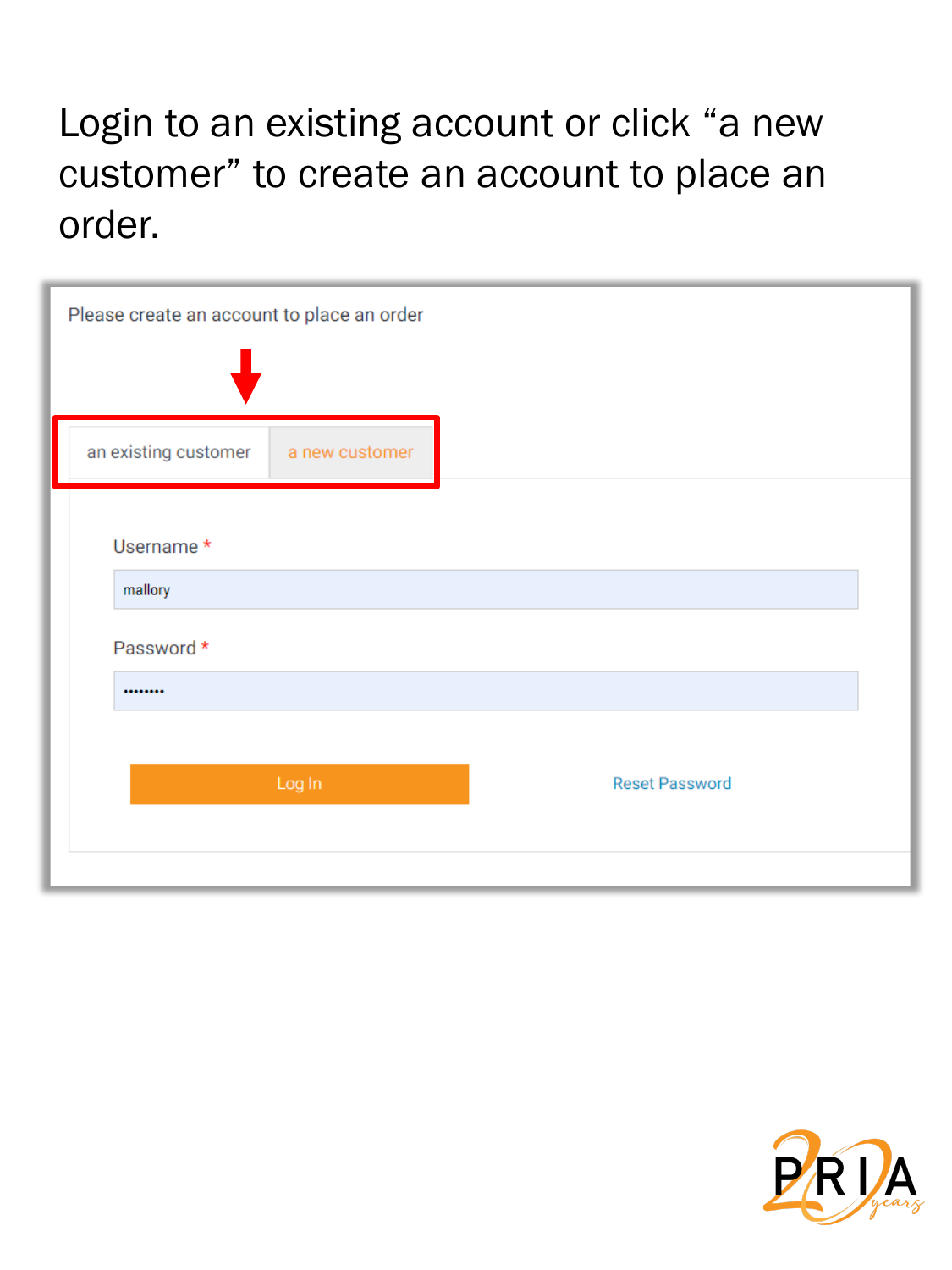# Click "Add Another Registrant" to search and add your first attendee.



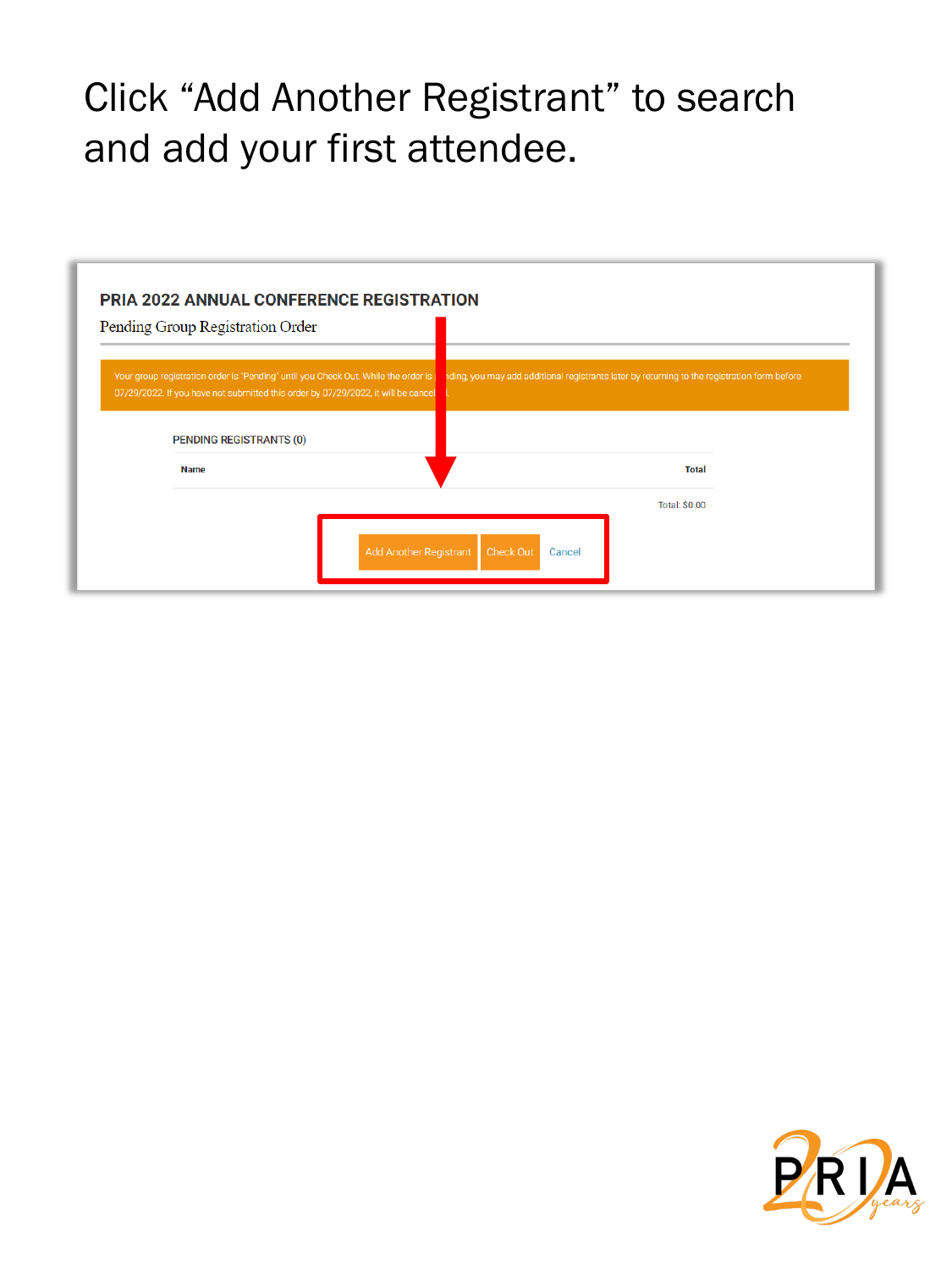# Enter the last name or email address of the individual you would like to register and click "Search."



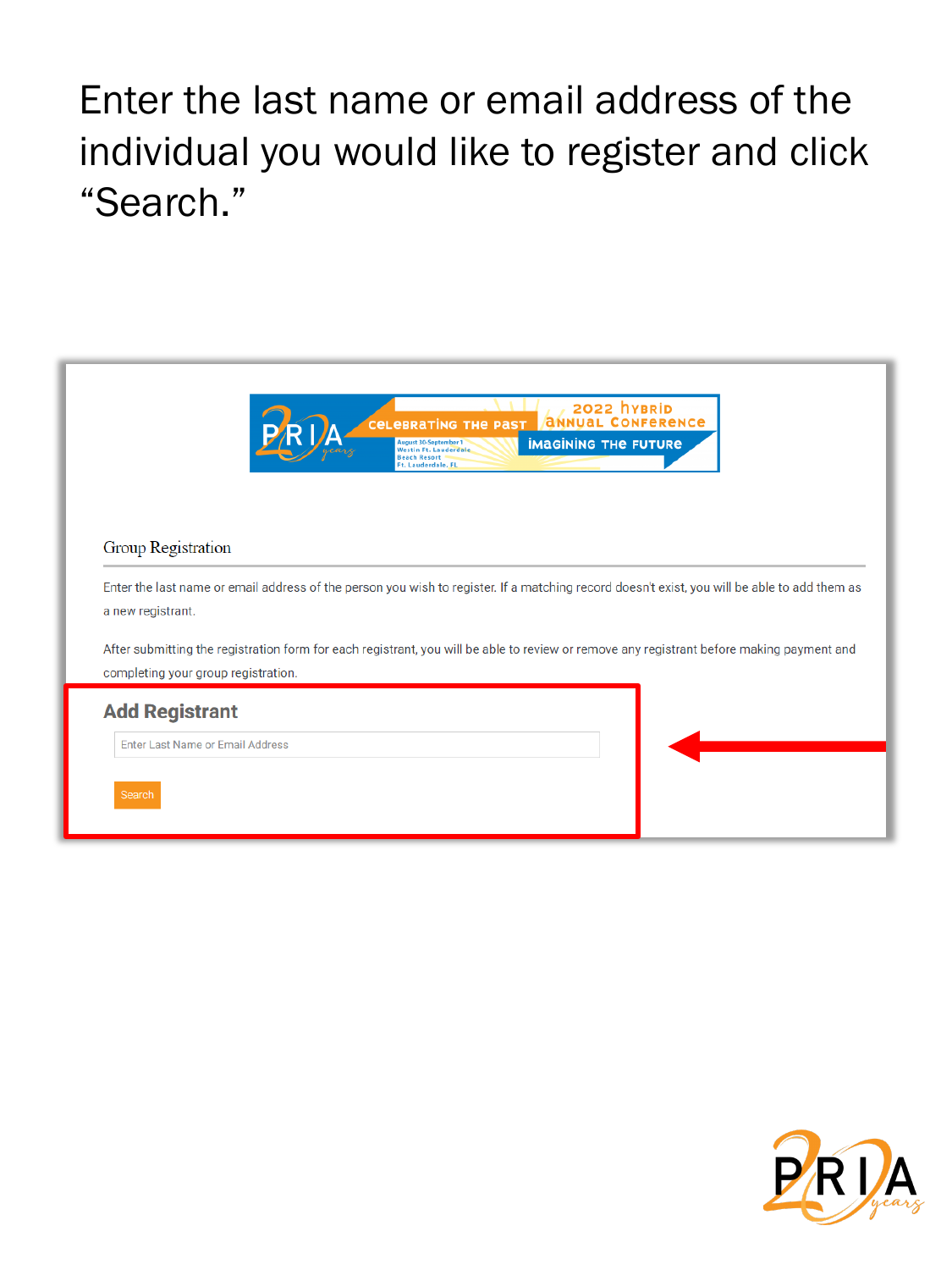Click "Select" on the search results when you find the individual you would like to register and fill in all information.

| Possible Matches Found: 1                          |                                                                                         |        |
|----------------------------------------------------|-----------------------------------------------------------------------------------------|--------|
| Search Again                                       |                                                                                         |        |
|                                                    |                                                                                         | Select |
| Stevie Kernick (17794)                             | <b>PRIA</b><br>s****e@pria.us                                                           |        |
|                                                    | ***.***.6096                                                                            |        |
| Can't find who you are looking for? Add them here. |                                                                                         |        |
|                                                    | Enter the email address of the person you wish to register. Click Submit to continue to |        |
| the registration form.                             |                                                                                         |        |
| <b>Email Address</b>                               |                                                                                         |        |
| Submit                                             |                                                                                         |        |

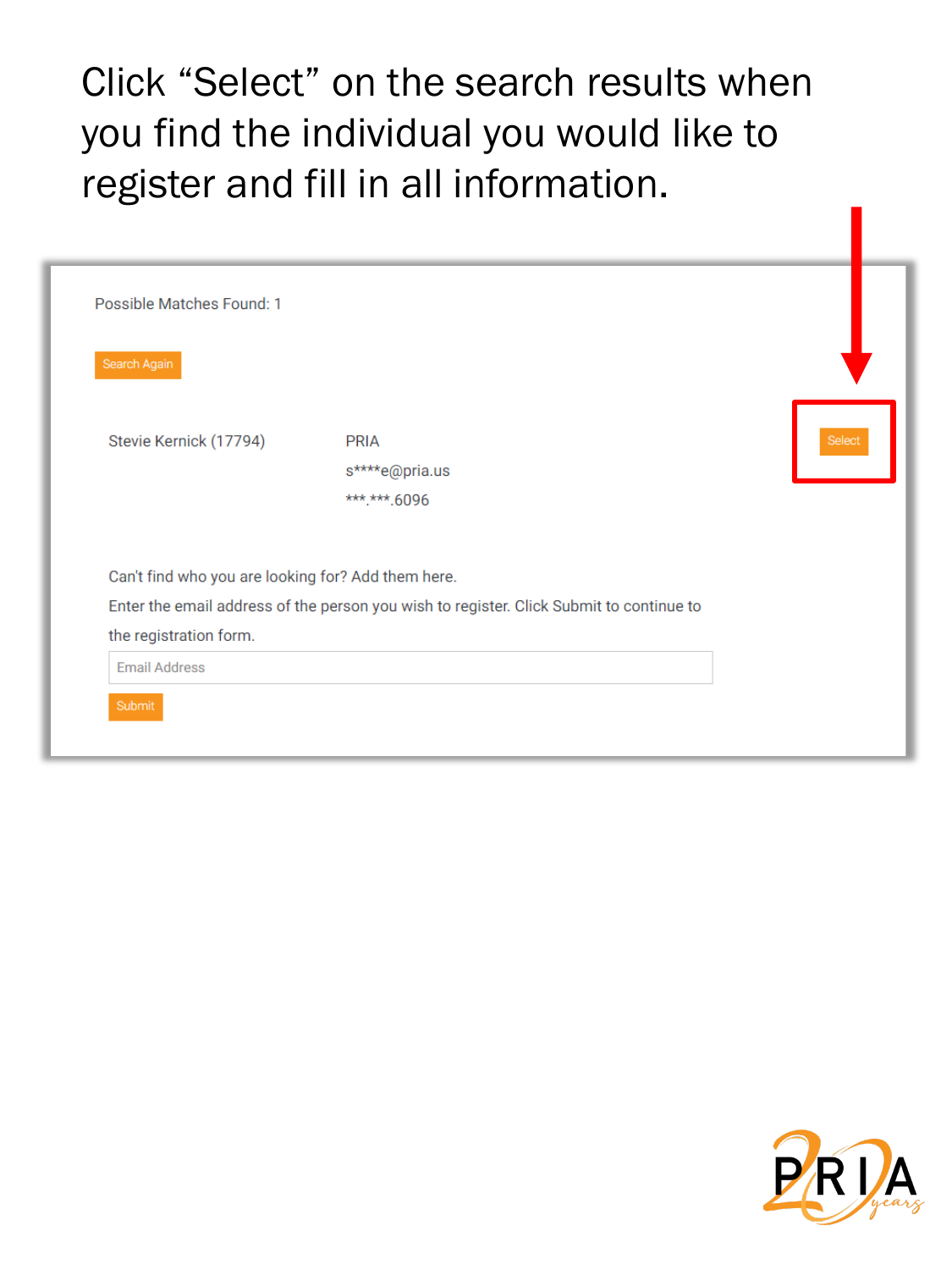# Click "Add Another Registrant" to add another first attendee or "Check Out" to complete your purchase.

## **PRIA 2022 ANNUAL CONFERENCE REGISTRATION**

Pending Group Registration Order

Your group registration order is "Pending" until you Check Out. While the order is pending, you may add additional registrants later by returning to the registration form before 07/29/2022. If you have not submitted this order by 07/29/2022, it will be cancelled.

| <b>Name</b>           |                               |                   | <b>Total</b>    |
|-----------------------|-------------------------------|-------------------|-----------------|
| <b>Stevie Kernick</b> | view                          | remove            | \$0.00          |
| Jim Thompson          | view                          | remove            | \$175.00        |
|                       |                               |                   | Total: \$175.00 |
|                       | <b>Add Another Registrant</b> | Check Out<br>Canc |                 |

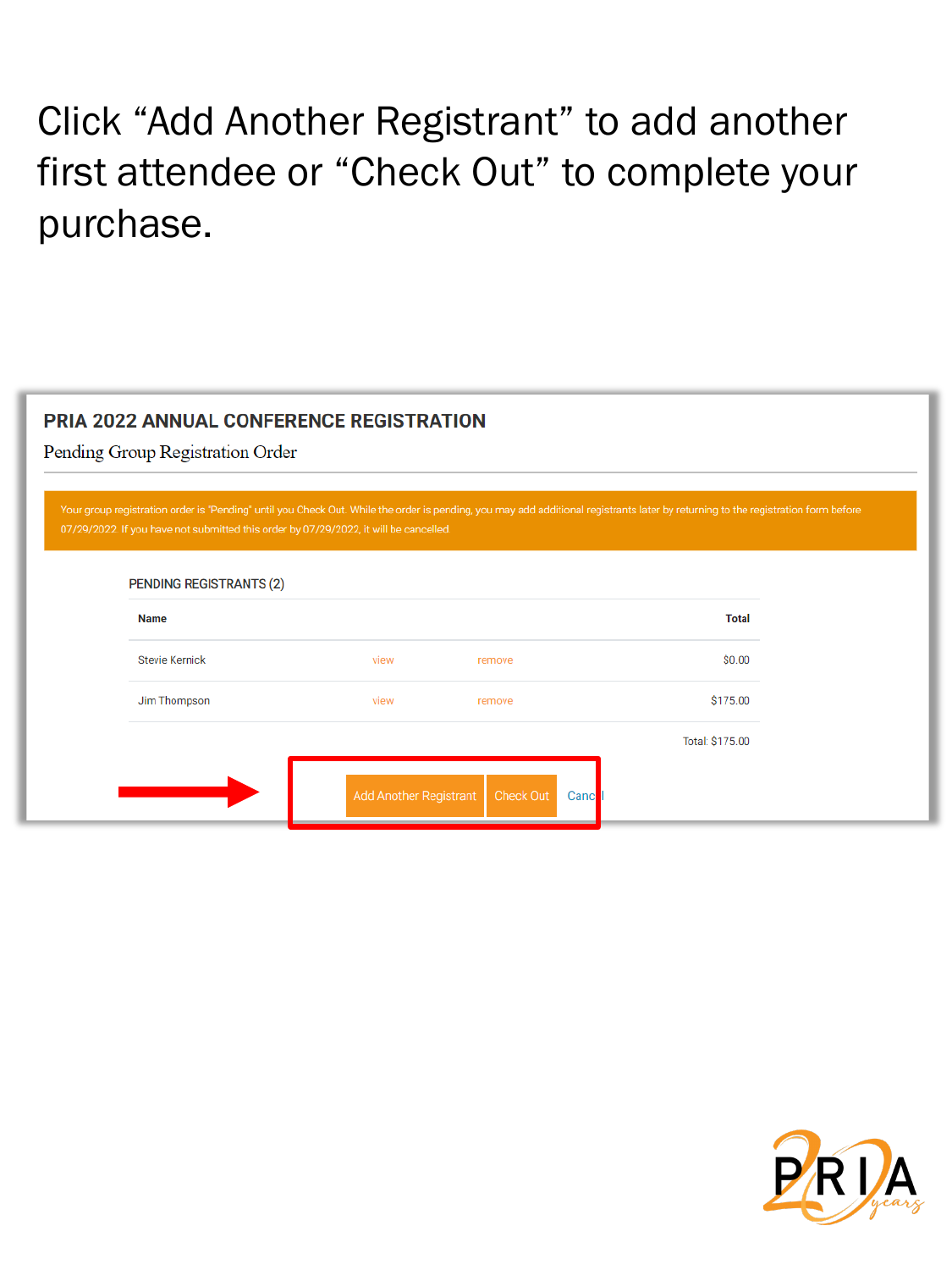If you would like a copy of the receipt, input your email in the "Send Copy of receipt to:" field. Registered attendees will also receive a copy of their registration.

### PRIA 2022 ANNUAL CONFERENCE REGISTRATION

Pending Group Registration Order

Your group registration order is "Pending" until you Check Out. While the order is pending, you may add additional registrants later by returning to the registration form before **PENDING REGISTRANTS (1) Name Total** 

### Coupon Code

If you have a coupon code, enter it below:

APPLY COUPON

### **Payment Information**

### Total Amount Due: \$15.00

Please enter the payment information below and submit this form to complete your order.

**Payment Method:** 

| [Select a Payment Method] |
|---------------------------|
|---------------------------|

### **Email Confirmation**

Send registration receipt to:

test@test.com

Send copy of receipt to: (optional) <sup>O</sup>